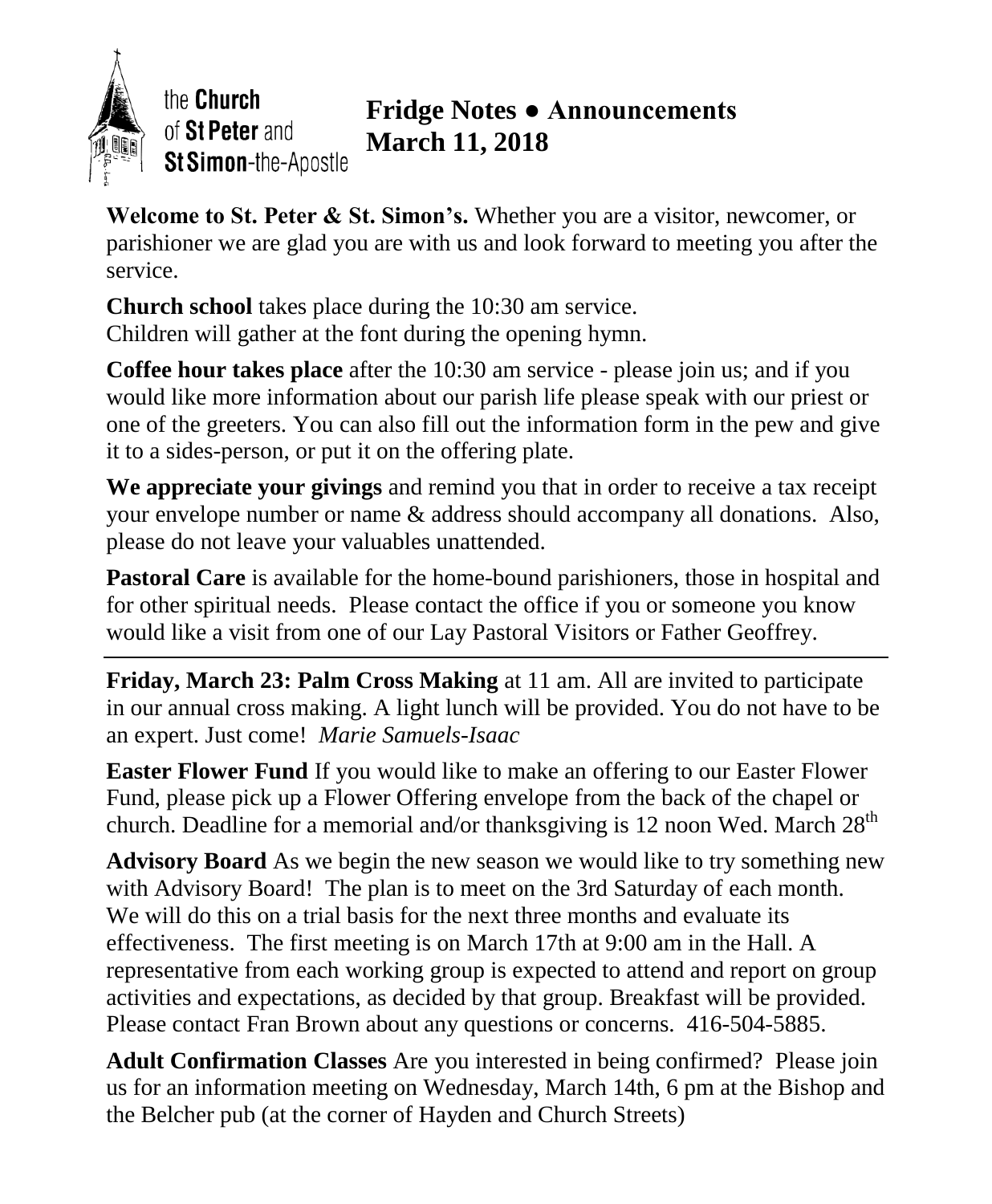### **THIS WEEK AT ST. PETER & ST. SIMON**

**Wednesday, March 14:** Lenten Feria

11 am – Holy Eucharist with Anointing for Healing (in the Chapel)

**Sunday, March 18:** The Fifth Sunday in Lent

- 8:30 am Holy Eucharist celebrated from The *BCP*
- 9:30 am Coffee & Conversation discussing the readings of the day.
- 10:30 am Holy Eucharist (Traditional)

4 pm Lent 5 Music, Readings and Prayer

*Readings: Jeremiah 31.31–34 / Hebrews 5.5–10 / John 12.20–33*

**Sunday, March 25:** Palm Sunday

**Thursday, March 29:** 7 pm Maundy Thursday Service

**Friday, March 30:** 10:30 am Good Friday Service

**Saturday, March 31:** 8 pm The Great Vigil

**Sunday, April 1:** Easter Day

**Last Tuesday of every Month:** 6 pm Candlelight Evening Prayer Service

# **Stewardship Notes**

**FaithWorks** is the annual appeal of the Anglican Diocese of Toronto. Since 1996, FaithWorks has provided more than \$24 million to Anglicanaffiliated ministries offering help and hope to people in need throughout southcentral Ontario and around the world.



Many of our parishioners donate generously to FaithWorks. This is a reminder to encourage you to make your pledge directly to St. Peter's and St. Simon's allocated to FaithWorks. The parish will then forward the funds to the diocese. The benefit is the parish gets the recognition for participating in the programme, and we

will receive the 15% return on your donation. This will be directed to ministry in our parish. Thank you for your generosity.

**Pre-authorized giving** (PAG) forms are available at the back of the church and in the pews; this is a great way to support our ministry. If you have any questions, please speak to one of the Wardens. Thank you for your support.

**Good Friday, March 30, 2018 – Stations of the Cross -** Please join parishioners from Our Lady of Lourdes, Rosedale United, Rosedale Presbyterian, St. Andrew's United, St. Paul's Anglican and St. Peter and St. Simon-the-Apostle as they walk the Stations of the Cross through St. James Town . The walk begins at Our Lady of Lourdes at 8:00 a.m. and finishes at St. Peter's and St. Simon's at 9:00 a.m. Soup and coffee will be served at the end of the walk.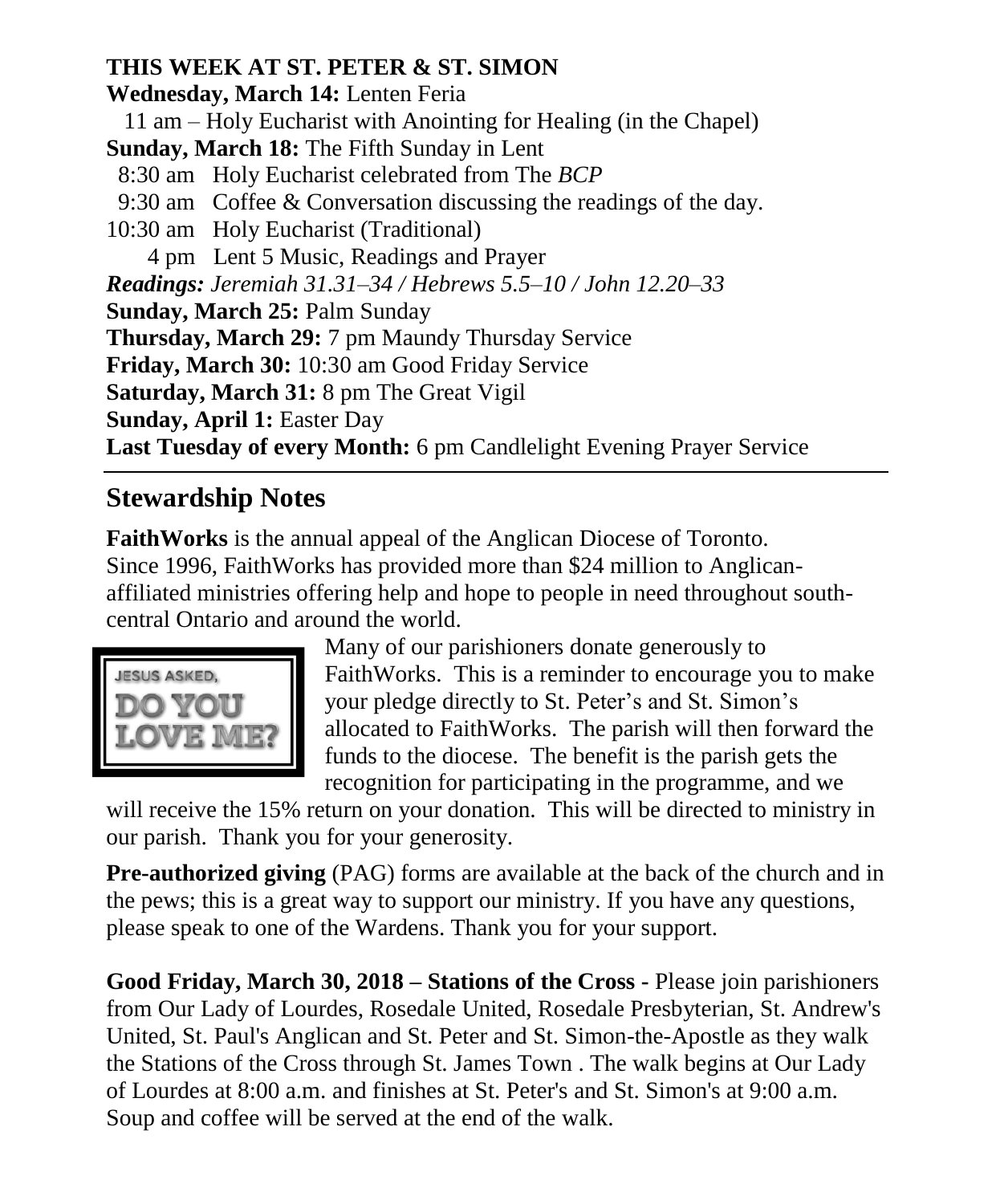Saturday, May 12: Spring Sale Our Spring Sale will be on Saturday May 12. Laurie Sanderson and Christopher Ashby are teaming up again but need everyone's help to make this years' sale a great success. We will be welcoming donations in good condition: gifts, jewellery, housewares, toys, art, small furniture items, electrical items (in working condition) and books. Please do not donate clothing or footwear. We also hope to sell home baking and preserves and are looking for donations/volunteers for these donations. If you are able to volunteer please let Laurie or Christopher know. START GATHERING UP YOUR DONATIONS - Spring cleaning.



A Musical Meditation





**Denise Williams Soprano Nicholas Gough Tenor Geoffrey Sangwine Baritone** David Smith Pianist/Organist

Featuring



Sunday March 18, 2018  $at 4$  pm St Peter and St Simon-the-Apostle Anglican Church 525 Bloor St E., Toronto Free Will Offering (proceeds to the ministry of Church of St Peter and St. Simon the Apostle)

Bach, Stanford, Mozart, Mendelssohn, Rossini, Barber